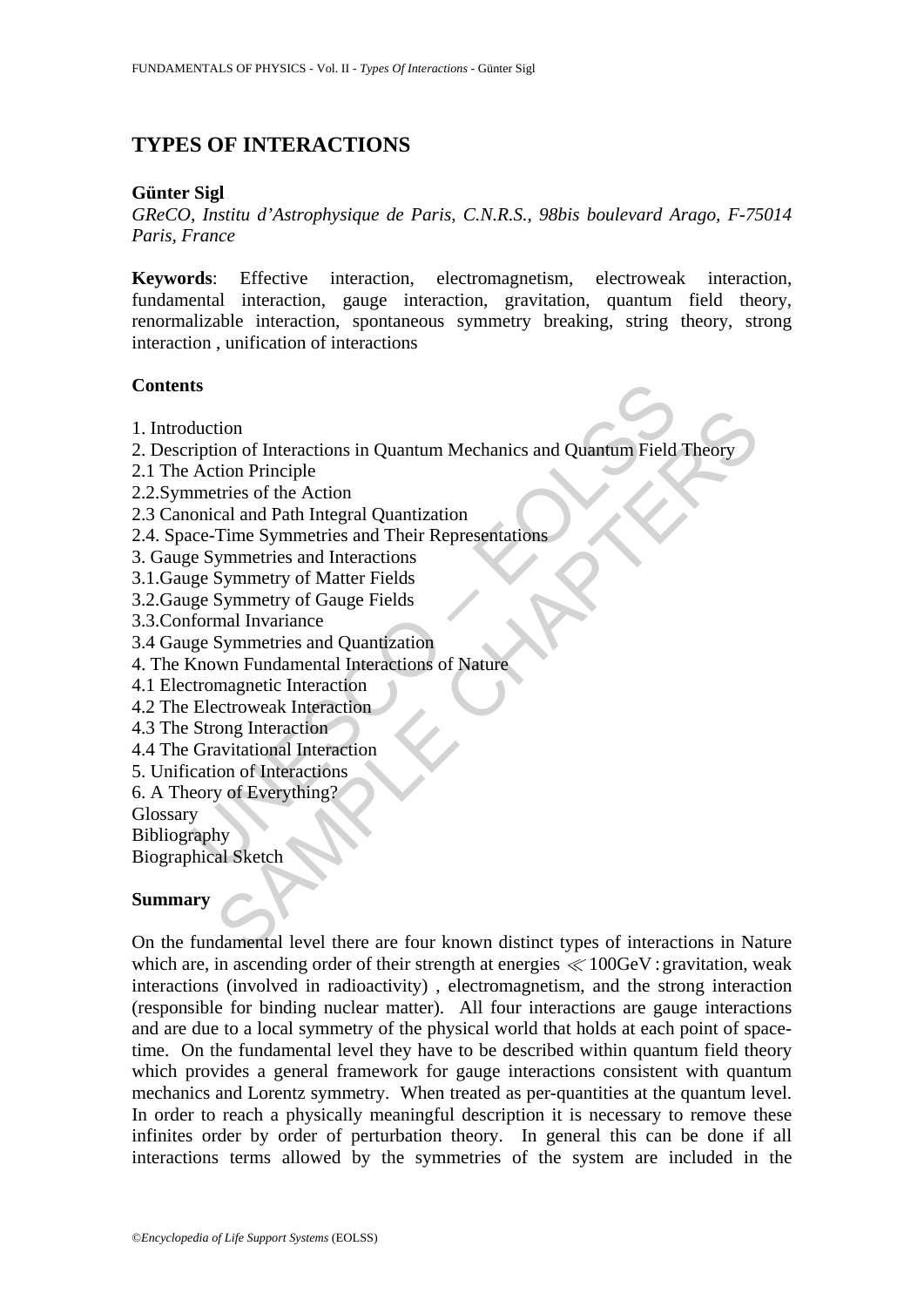Lagrangian .However, whereas for the three non-gravitational interactions this involves only readjustments of a finite number of masses and coupling constants, for gravity an infinite number of parameters is involved. Gravity is said to be non renormalizable , whereas the other interactions are renormalizable. This is also reflected by the fact that

the gravitational coupling constant (Newtons constant)  $G_N \approx (1.22 \times 10^{19} \text{GeV})^{-2}$  has a

negative quadratic mass dimension, whereas the other coupling constants are dimensionless. On the classical (tree) level, non- gravitational interactions are therefore also invariant under rescaling of lengths and energies, whereas gravity is not. On the quantum gauge symmetries, renormalization leads to energy –dependent effective coupling constants. Under certain circumstances, the three relevant couplings converge

10<sup>16</sup>GeV which suggests that these gauge symmetries unify to a<br>ry. In contrast, the gauge group of gravity consists of the geme<br>cordinate transformations and it is presently unclear how<br>then e cordinate anon-gravitationa In contrast, the gauge group of gravity consists of the general covariate corofinate transformations and it is presently unclear how they may corofinate corofinate informations and it is presently unclear how they may the at  $\approx 2 \times 10^{16}$  GeV which suggests that these gauge symmetries unify to a larger internal symmetry. In contrast, the gauge group of gravity consists of the general covariant space-time coordinate transformations and it is presently unclear how they may unify with the non-gravitational symmetries within ordinary quantum field theory. A "Theory of Everything" may thus not even by a quantum field theory of particles and fields at all, but may rather reveal the currently known "fundamental "interactions as just effective field theories represent the low energy limits of a more fundamental description. Such a description could involve higher dimensional objects such as strings and branes in string theory.

## **1. Introduction**

The fundamental interactions that we know of today are all described on the basis of quantum mechanics and relativity. We assume here that the reader is familiar with these subjects at least on an elementary level. For an introduction to these subjects as well as historical information the reader can consult the contribution in *Historical Review of Elementary Concepts In Physics*. The current article provides an exposition of the modern description of interactions on a more formal level.

The theory of quantum fields is the result of merging quantum mechanics with special relativity. Non-relativistic quantum mechanics describes the dynamics and interactions of a fixed number of particles. In contrast, special relativity requires a description allowing for processes which change the number of particles involved. This can already be seen from the fact that the relativistic relation.

$$
\omega^2(k) = K^2 + m^2 \tag{1}
$$

for a particle of mass *m*, momentum **k**, and energy *E* allows positive as well as negative energies. If one now expands a free charged quantum field  $\psi(x)$  into its energy – momentum eigenfucntions  $u_{\omega(k)k}(X) \alpha \exp(ik.X)$  and interprets the coefficients  $a_K$  of the positive energy solutions as annihilator of a particle in mode K, then the coefficients  $b_K^{\dagger}$  of the negative energy contributions have to be interpreted as creators of antiparticles of opposite charge,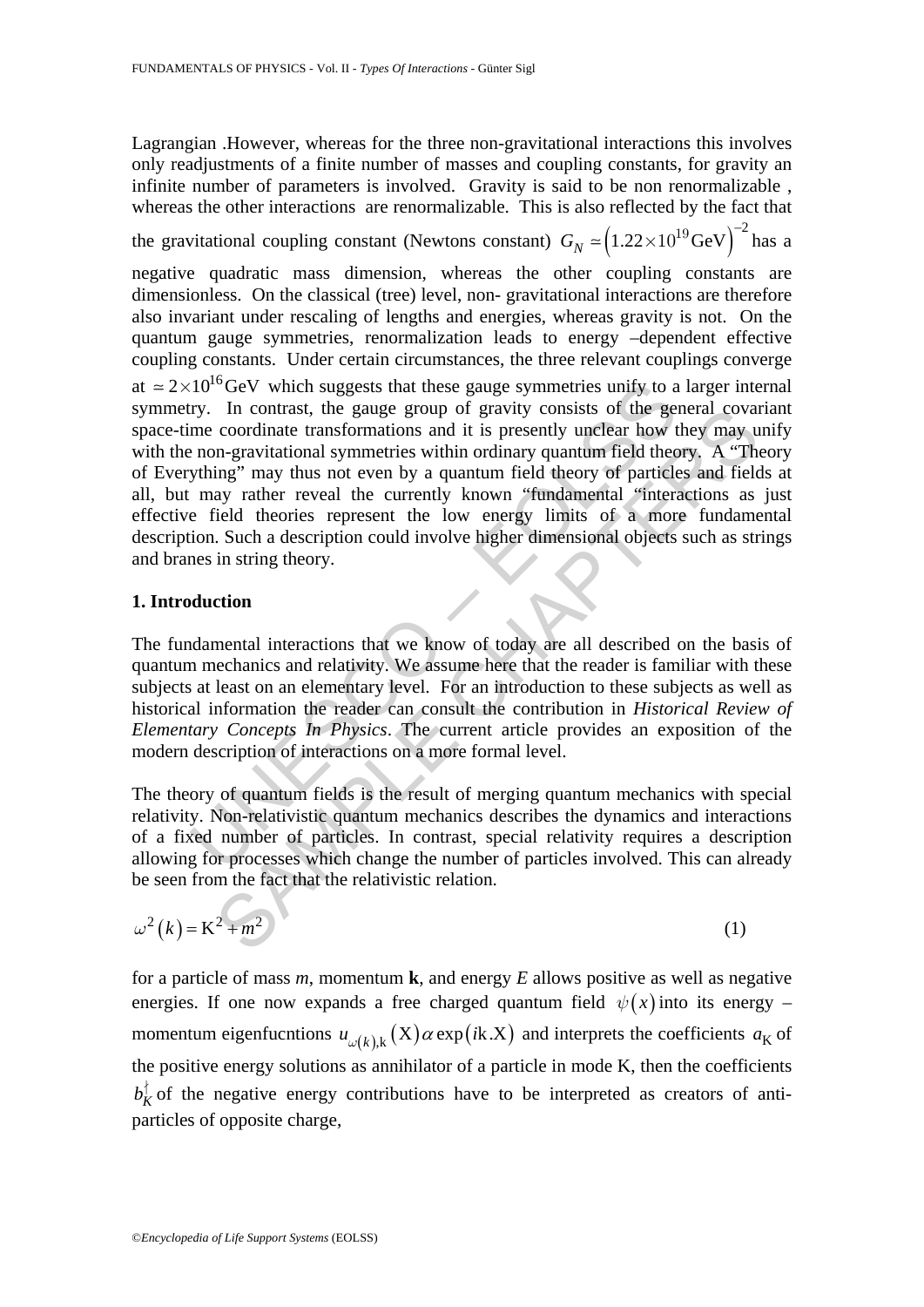$$
\psi(x) = \sum_{\mathbf{k},\omega(k)>0} a_{\mathbf{k}} u_{\omega(k)}, \mathbf{k} e^{-i\omega(k)t} + \sum_{\mathbf{k},\omega(k)<0} b_{K}^{\dagger} u_{\omega(k)}, \mathbf{k} e^{i\omega(k)t}.\tag{2}
$$

Therefore, for each process involving factors of  $\psi(x)$  and conserving the number of particles, there are process producing pairs of particles and antiparticles, thus changing the total number of particles. Canonical quantization, discussed in Set.2.3 below shows, that the creators and annihilators indeed satisfy the expected relations,

$$
\left[a_{i,\kappa}, a_{i',\kappa'}^{\dagger}\right]_{\pm} = \left[b_{i,\kappa}, b_{i'\kappa'}^{\dagger}\right]_{\pm} = \delta_{ii'}\delta\left(\kappa - \kappa'\right)
$$
\n(3)

where *i*, *i'*, now denote integral degrees of freedom such as spin, and  $[.,.] \pm$  denotes the commutator for bosons, and the anti-commutator for fermions, respectively.

All free non-interacting quantum fields are the form Eqs.(2) and (3).Interesting dynamics only occurs in the presence of interactions. Their quantum mechanical and relativistic description is the subject of the present contribution.

,*t*, now denote integral degrees of freedom such as spin, and [...<br>tator for bosons, and the anti-commutator for fermions, respective<br>e non-interacting quantum fields are the form Eqs.(2) and<br>es only occurs in the presen on-interacting quantum fields are the form Eqs.(2) and (3).Interesting quantum fields are the form Eqs.(2) and (3).Interesting operation is the presence of interactions. Their quantum mechanical description is the subject In the following, indices  $\mu$ , *v* etc. from the second half of the Greek alphabet label space-time indices, whereas indices  $\alpha$ ,  $\beta$  etc. from the first half of the Greek alphabet represent gauge degrees of freedom in particular, and Latin indices a,b,etc. are related to general internal degrees of freedom or spinor indices. If not indicated otherwise, identical indices (both Latin and Greek) appearing as upper and lower indices are summed over. As usual, space –time indices are lowered and raised with the metric tensor  $g_{\mu\nu}$  and its inverse  $g^{\mu\nu} \equiv g_{\mu\nu}^{-1}$ ,  $g^{\mu\nu} \equiv g_{\mu\nu}^{-1}$ , respectively. We also use natural units,  $h = c = k = 1$ , in which all units are expressed in terms of energy units.

# **2. Description of Interactions in Quantum Mechanics and Quantum Field Theory**

We know today that all interactions on the fundamental level should be described within the framework of quantum mechanics. We therefore start with a short review of basic concepts of quantum mechanics.

## **2.1 The Action Principle**

On the fundamental level of a quantum mechanical system can be described within the *Hamiltonian* or *Lagrangian* formalism. Symmetries are more transparent in the Lagrangian formalism, so we will use the latter here. In general the *Lagrangian* is a functional  $L[\psi(t), \dot{\psi}(t)]$  of fields  $\psi_i(x, t)$  and their time derivates  $\dot{\psi}_i(x, t)$  at a given time *t*.Here ,**X** is a space coordinate, and i is some discrete internal coordinate labeling particle type, indicates related to symmetry groups such as Lorentz –indices for nontrivial representations of the group of rotations and Lorentz-boosts, or indices related to internal symmetries such as color or electroweak charge (see further below). To avoid cluttering we will sometimes suppress **x** and *i.* the canonically conjugated momenta are defined as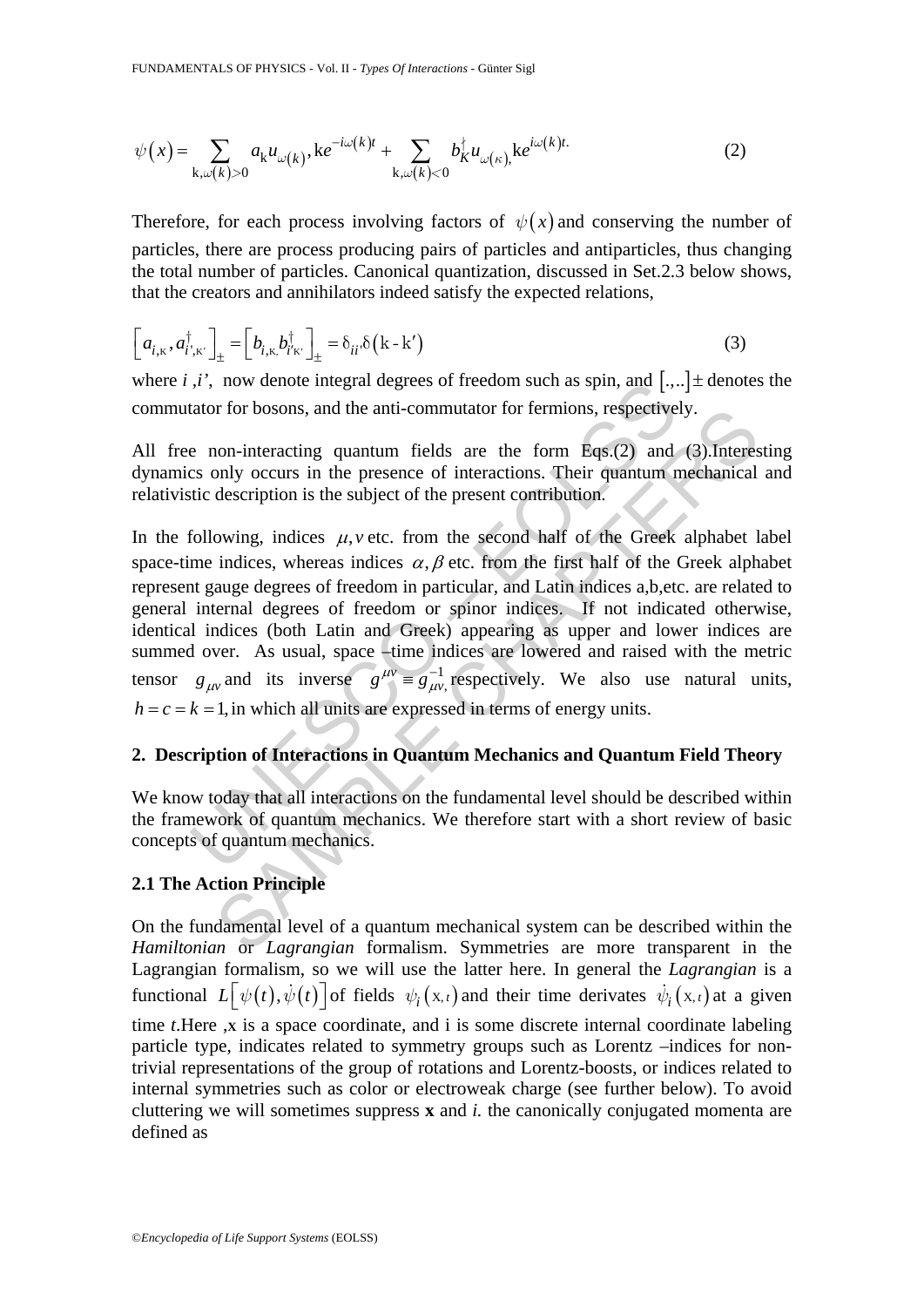$$
\pi^{i}(\mathbf{x},t) \equiv \frac{\delta L[\psi(t), \dot{\psi}(t)]}{\delta \dot{\psi}_{i}(\mathbf{x},t)}
$$
(4)

The *action* is then defined as the time integral of the Lagrangian,

$$
S[\psi] \equiv \int_{-\infty}^{+\infty} dt L[\psi(t), \dot{\psi}(t)].
$$
\n(5)

Demanding that the action is external under all infinitesimal variations  $\delta \psi(t)$  which vanishes for  $t \to \pm \infty$  yields the field equations, or equations of motion,

$$
\dot{\pi}^{i}(\mathbf{x},t) = \frac{\delta L[\psi(t), \dot{\psi}(t)]}{\delta \psi_{i}(\mathbf{x},t)}
$$
(6)

### **2.2 Symmetries of the Action**

=  $\frac{\delta L[\psi(t), \dot{\psi}(t)]}{\delta \psi_i(\mathbf{x}, t)}$ <br>
nmetries of the Action<br>
invariance suggests that the action should be the space-time inte<br>
in of the fields  $\psi_i(\mathbf{x}, t)$  and their space-time derivatives  $\partial_{\mu} \psi_i(\mathbf{x}, t)$ <br>
igian should **Example 12**<br>
Solv<sub>i</sub> (x, i)<br>
definitions of the Action<br>
variance suggests that the action should be the space-time integral of a so<br>
in the fields  $\psi_i(x_i)$  and their space-time derivatives  $\hat{e}_{\mu}\psi_i(x_i)$ , and thus<br>
shou Lorentz invariance suggests that the action should be the space-time integral of a scalar function of the fields  $\psi_i$  (**x**, *i*) and their space-time derivatives  $\partial_\mu \psi_i$  (**x**, *i*), and thus the Lagrangian should be the space-integral of a scalar called the *Lagrangian density L*,

$$
S[\psi] = \int d^4x L[\psi_i(x), \partial_\mu \psi_i(x)], \qquad (7)
$$

where  $x = (x, t)$  from now on. In this case, the equations of motion Eq.(6)read

$$
\partial_{\mu} \frac{\partial L}{\partial (\partial_{\mu} \psi_i)} = \frac{\partial L}{\partial \psi_i},
$$
\n(8)

which are called *Euler-Lagrange* equations and are obviously Lorenz invariant if L is a scalar.

Symmetries can be treated in very transparent way in Lagrangian formalism. Assume that the action is invariant,  $\delta S = 0$  independent of whether  $\psi_i(x)$  satisfy the field equations or not, under a global symmetry transformation,

$$
\delta\psi_i(x) = i \in \mathcal{F}_i\Big[\psi_j(x), \partial_\mu\psi_j(x)\Big],\tag{9}
$$

for which  $\in$  is independent of *x*. here and in the following explicit factors of *i*, denote the imaginary unit, and not an index. Then, for a space-time dependent  $\in$  (x), the variation must be of the form

$$
\delta S = -\int d^4x J^\mu \Big[ x, \psi_j(x), \partial_\mu \psi_j(x) \Big] \partial_\mu \in (x)
$$
\n(10)

But if the fields satisfy their equations of motion,  $\delta S = 0$ , and thus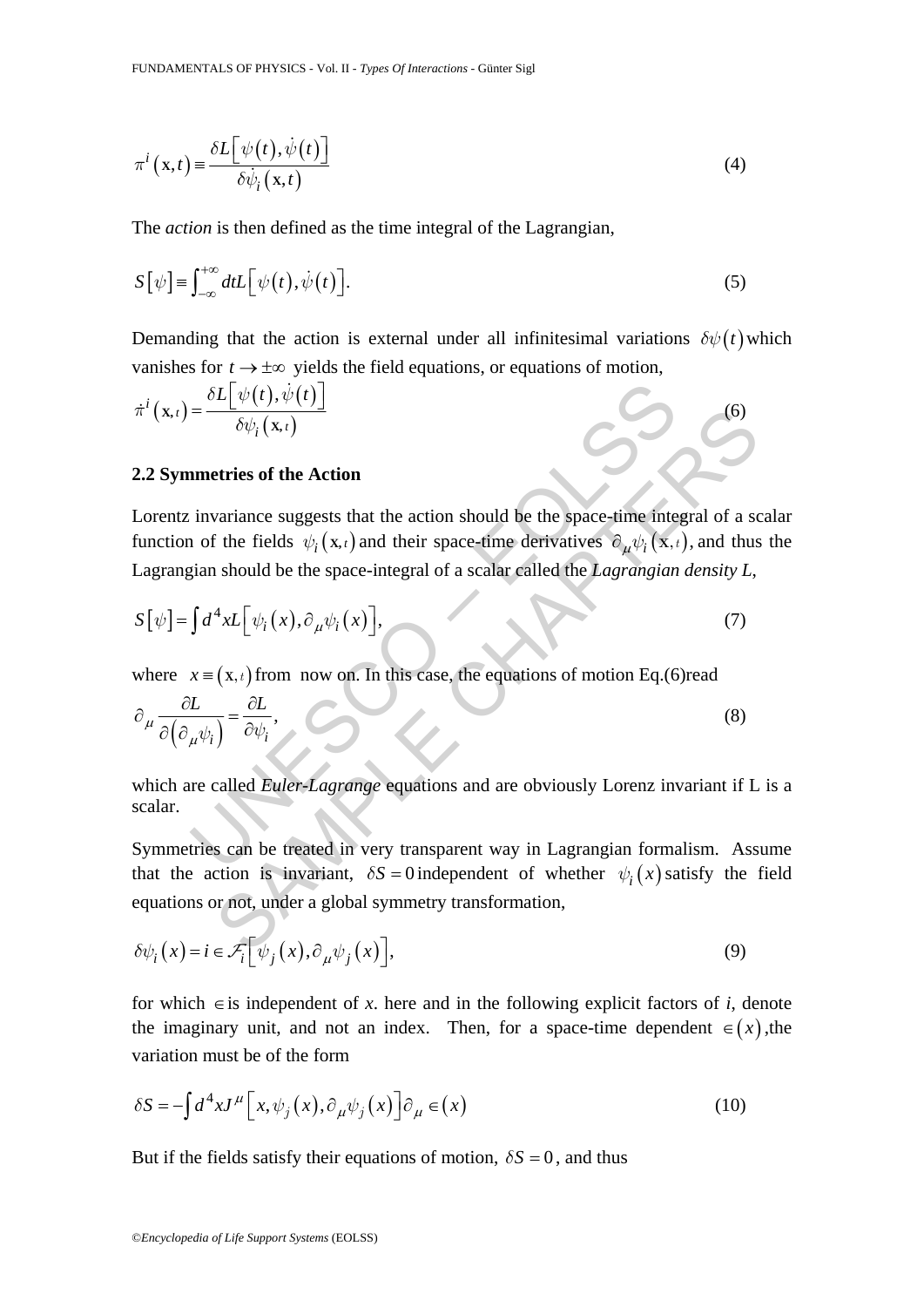$$
\partial_{\mu}J^{\mu}\left[x,\psi_{j}\left(x\right),\partial_{\mu}\psi_{j}\left(x\right)\right]=0,\tag{11}
$$

which implies Noethers theorem, the existence of one conserved current  $J^{\mu}$  for each continuous global symmetry. If Eq. (9) leaves the Lagrangian density itself invariant, an explicit formula for  $J^{\mu}$  follows immediately,

$$
J^{\mu} = -i \frac{\partial L}{\partial (\partial_{\mu} \psi_i)} \mathcal{F}_i
$$
 (12)

where we drop the field arguments from now on.

An important example is invariance of the action *S* under space-time translations, for which  $\mathcal{F}_i = -i \partial_\mu \psi_i(x)$  in Eq. (9). In this case, the currents  $J^\mu$  for each  $\mu$  are given by

$$
T_{\mu}^{\nu} = \delta_{\mu}^{\nu} \mathcal{L} - \frac{\partial \mathcal{L}}{\partial (\partial_{\nu} \psi_i)} \partial_{\mu} \psi_i,
$$
 (13)

which represents the *energy momentum tensor*.

# **2.3 Canonical and Path Integral Quantization**

we drop the field arguments from now on.<br>
ortant example is invariance of the action *S* under space-time t<br>  $\mathcal{F}_i = -i\partial_\mu \psi_i(x)$  in Eq. (9). In this case, the currents  $J^\mu$  for each  $\mu$ <br>  $\mathcal{L} - \frac{\partial \mathcal{L}}{\partial(\partial_\nu \psi_i)} \partial$ ant example is invariance of the action *S* under space-time translations.<br>  $= -i\partial_{\mu}\psi_i(x)$  in Eq. (9). In this case, the currents  $J^{\mu}$  for each  $\mu$  are given b<br>  $-\frac{\partial \mathcal{L}}{\partial(\partial_{\nu}\psi_i)}\partial_{\mu}\psi_i$ . (13)<br>
esents the *ener* So far our discussion applies both to classical as well as quantum fields. In order to make the transition to quantum field theory, two main approaches are used in the literature. The first one is known as *canonical quantization* and elevates the fields  $\psi_i(x)$  and  $\pi_i(x)$  to operators  $\Psi_i(x)$  and  $\Pi_i(x)$  acting on a Hilbert space of physical states, ad obeying the commutation relations

$$
\left[\Psi_i(x,t),\prod^{j}(y,t)\right] = i\delta^3(x-y)\delta_i^j
$$
\n(14)

The second approach is *path integral quantization* and is equivalent to canonical quantization. In this approach the expectation value of products of general operators  $\mathcal{O}[\Psi_i(x)]$  between the vacuum state at  $t = \pm \infty$ ,  $(0, \pm \infty)$ , is given by a functional integral over c-number fields  $\psi_i(x)$  (which anti-commute in case of fermions),

$$
\langle 0, +\infty \Big| T \Big\{ \mathcal{O}_a \Big[ \Psi_a \big( t_a \big) \Big] \mathcal{O}_b \Big[ \Psi_b \big( t_b \big) \Big] ... \Big\} \Big| 0, \infty \Big\rangle
$$
\n
$$
\propto \iiint_{x,i} d\psi_i(x) \mathcal{O}_a \Big[ \psi_a \big( t_a \big) \Big] \mathcal{O}_b \Big[ \psi_b \big( t_b \big) \Big] ...
$$
\n
$$
\exp \Big[ i \int d^4 y L \Big[ \psi_j(y), \partial_\mu \psi_j(y) \Big] \Big]
$$
\n
$$
(15)
$$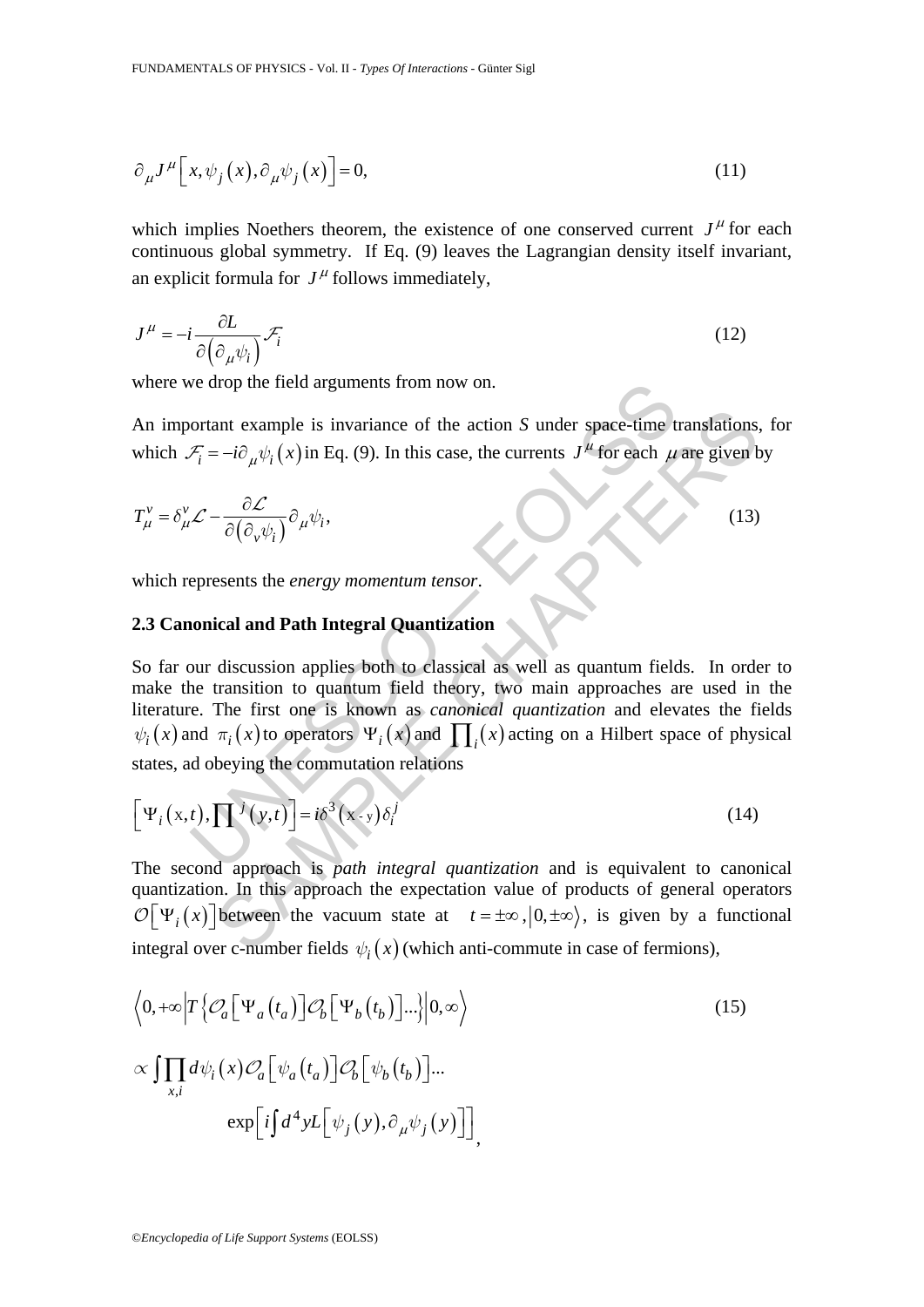where  $\Psi_a(t_a) = \Psi_{ia}(x_a)$  etc., and  $T\{\ldots\}$  signals time ordering with  $t_a > t_b > \ldots$ , Here we have assumed that *L* is at most quadratic in the derivates  $\partial_{\mu}\psi_i$ .

In general these path integrals cannot be evaluated exactly. However, one can perform a *perturbation expansion* in the following way: let us split the action into a free part  $S_0[\psi]$  quadratic in  $\psi_i(x)$ , and an interacting part  $S_1[\psi]$ , and write

$$
S_0[\psi] = -\frac{1}{2} \int d^4x d^4y \sum_{i,i'} \mathcal{D}_{ix,i'y} \psi_i(x) \psi_{i'}(y) .
$$
 (16)

The path integral for this quadratic part can then be reduced to Gaussian integrals for an arbitrary number of fields under the expectation value,

$$
\frac{\int \left(\prod_{x,i} d\psi_i(x)\right) \psi_{i1}(x_1) \psi_{i,2}(x_2) \dots \exp\left(S_0[\psi]\right)}{\int \left(\prod_{x,i} d\psi_i(x)\right) \exp\left(S_0[\psi]\right)} = \sum_{\text{field} \atop \text{pairings} \atop \text{iz } \psi_i(x)} \prod_{\text{iz } i \leq x'} \left(-i \mathcal{D}_{i\vec{x},i'x'}^{-1}\right)
$$
\n(17)

h integral for this quadratic part can then be reduced to Gaussian<br>
y number of fields under the expectation value,<br>  $\frac{d\psi_i(x)}{\sqrt[n]{\mu_i(x_i)\psi_{i,2}(x_2)\dots \exp(S_0[\psi])}}$ <br>  $= \sum_{\text{field}} \prod_{\text{pairs}} (-i\mathcal{D}_{\alpha,i'\alpha'}^{-1})$ <br>  $-i\mathcal{D}^{-1}$  is called umber of fields under the expectation value,<br>  $\psi_i(x) \psi_{i1}(x_1) \psi_{i2}(x_2) \dots \exp(S_0[\psi])$ <br>  $\left(\prod_{x,i} d\psi_i(x)\right) \exp(S_0[\psi])$ <br>  $= \sum_{\text{fields}} \prod_{\text{pairs}} \left( -i \mathcal{D}_{\overline{a}, i'x}^{-1} \right)$ <br>  $\mathcal{D}^{-1}$  is called the *propagator*. The exponential of t where  $-i\mathcal{D}^{-1}$  is called the *propagator*. The exponential of the full action can then be expanded into powers of  $S_1[\psi]$ , which contain *vertices* of at least three free fields, and the resulting path integrals can be evaluated using Eq.(17). Terms in that expansion that do not contain any space-time (or energy momentum in the Fourier transformed picture)integrations are said to be on the *tree or classical level*. All other terms contain such integrations or *loops* and are due to quantum fluctuations around the classical approximation. If one keeps Planck's constant  $\hbar$ , the umber of loops contributing to a given term in the perturbative expansion of Eq.(15) depends linearly on the power of  $\hbar$  in this term: The action S appears as divided by  $\hbar$  because it has the units of energy times time, thus each factor  $S<sub>t</sub>$  contributes  $\hbar^{-1}$ , whereas according to Eqs (16) and (17) each propagator contributes  $\hbar$ , but the number of propagators minus the number of vertices, at which the space time coordinates of all fields coincide, is linear in the number of independent loops. Planck"s constant therefore characterizes the size of quantum effects.

#### **2.4. Space-Time Symmetries and Their Representations**

The Poincare' group is the symmetry group of special relativity and consists of all transformations leaving invariant the metric

$$
ds^{2} = -\left(dx^{0}\right)^{2} + \left(dx^{1}\right)^{2} + \left(dx^{2}\right)^{2} + \left(dx^{3}\right)^{2},
$$
\n(18)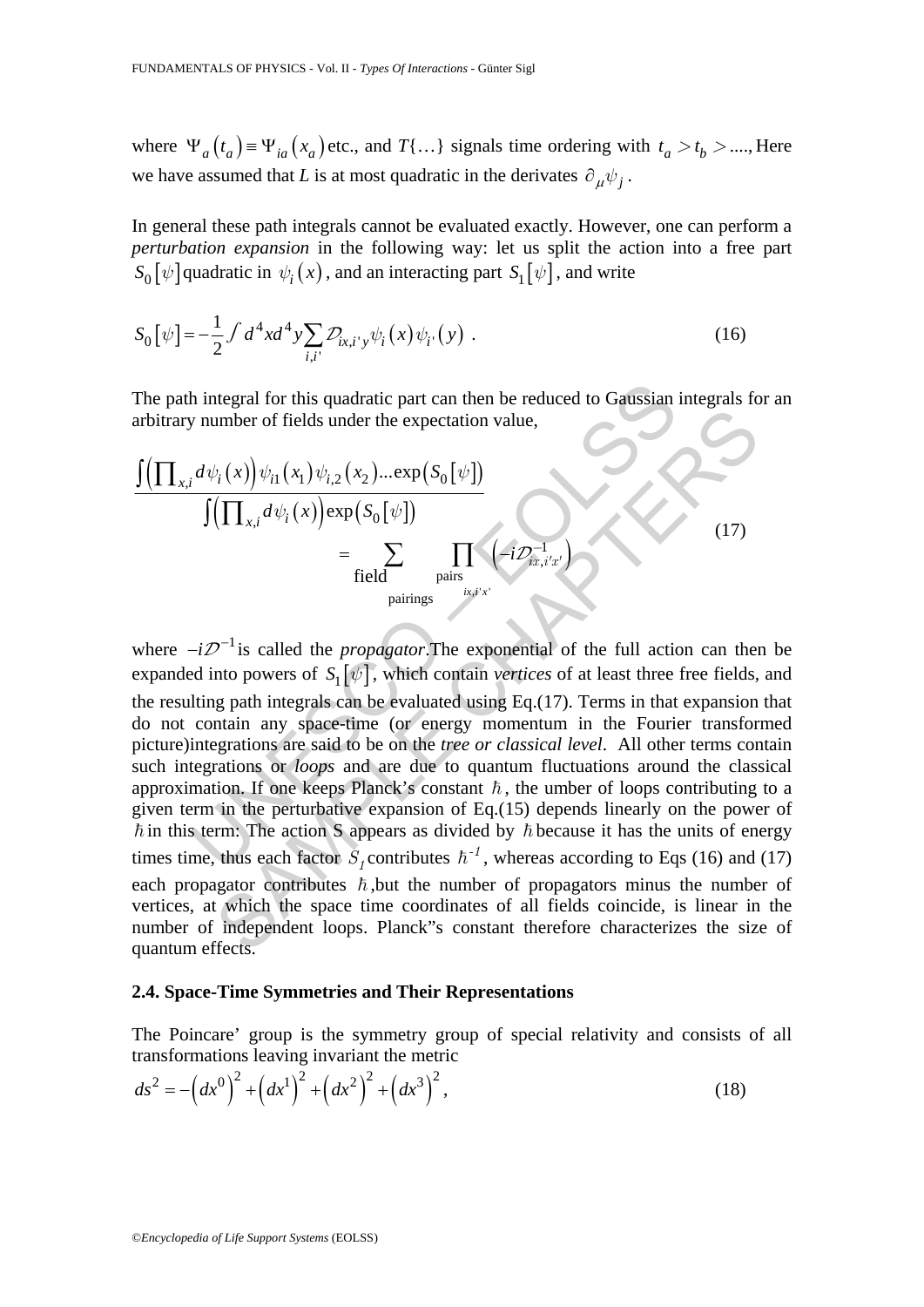where  $x^0$  is a time coordinate and  $x^1, x^2$  and  $x^3$  are Carstesian space coordinates. These transformations are the of the form

$$
x^{\prime \mu} = \Lambda^{\mu}_{\nu} x^{\nu} + a^{\mu} \tag{19}
$$

where  $a^{\mu}$  defined arbitrary space-time translations, and the constant matrix  $\Lambda_{\nu}^{\mu}$  satisfies

$$
\eta_{\mu\nu} \Lambda^\mu_{\rho} \Lambda^\nu_{\sigma} = \eta_{\rho\sigma} \tag{20}
$$

where  $\eta_{\mu\nu} = \text{diag}(-1,1,1,1)$ . The unitary transformations on fields and physical states  $\psi$  induced by Eq.(19) satisfy the composition rule

$$
U(\Lambda_2 a_2)U(\Lambda_1 a_1) = U(\Lambda_2 \Lambda_1, \Lambda_2 a_1 + a_2).
$$
\n(21)

ed by Eq.(19) satisfy the composition rule<br>
2)  $U(\Lambda_1 a_1) = U(\Lambda_2 \Lambda_1, \Lambda_2 a_1 + a_2)$ .<br>
In subgroups are defined by all elements with  $\Lambda = 1$  (the commu<br>
ions) and by all elements with  $a^{\mu} = 0$  [the homogenous]<br>
(of matrice  $U(\Lambda_1 a_1) = U(\Lambda_2 \Lambda_1, \Lambda_2 a_1 + a_2)$ . (21)<br>
subgroups are defined by all elements with  $\Lambda = 1$  (the commutative group)<br>
solvently and by all elements with  $a^{\mu} = 0$  [the homogenous Lorentz gradies  $\Lambda_v^{\mu}$  satisfying Eq.( Important subgroups are defined by all elements with  $\Lambda = 1$  (the commutative group of translations) and by all elements with  $a^{\mu} = 0$  [*the homogenous Lorentz group SO*(3,1) of matrices  $\Lambda_v^{\mu}$  satisfying Eq.(20).]. the latter contains the subgroup *SO*(3) of all rotations for which  $\Lambda_0^0 = 1, \Lambda_0^\mu = \Lambda_\mu^0 = 0$  for  $\mu = 1, 2, 3$ .

The general infinitesimal transformations of this type are characterized by an antisymmetric tensor  $\omega_{\nu}^{\mu}$  and a vector  $\in^{\mu}$ .

$$
\Lambda_v^{\mu} = \delta_v^{\mu} + \omega_v^{\mu} a^{\mu} = \epsilon^{\mu} \tag{22}
$$

any element  $U(1+\omega,\epsilon)$  of the Poincare group which is infinitesimally close to the unit operator can then be expanded into the corresponding Hermitian generators  $J^{\mu\nu}$  and  $P^{\mu}$ ,

$$
U\left(1+\omega,\epsilon\right) = 1 + \frac{1}{2}i\omega_{\mu\nu}J^{\mu\nu} - i\epsilon_{\mu}P^{\mu}
$$
\n(23)

It can be shown that these generators satisfy the commutation relations

$$
i\left[J^{\mu\nu},J^{\rho\sigma}\right] = \eta^{\nu}J^{\mu\sigma} - \eta^{\mu p}J^{\nu\sigma} - \eta^{\sigma\mu}J^{\rho\nu} + \eta^{\sigma\nu}J^{\rho\mu}
$$
  

$$
i\left[P^{\mu},J^{\rho\sigma}\right] = \eta^{\mu p}P^{\sigma} - \eta^{\mu\sigma}P^{\rho}
$$
  

$$
\left[P^{\mu},P^{\nu}\right] = 0.
$$
 (24)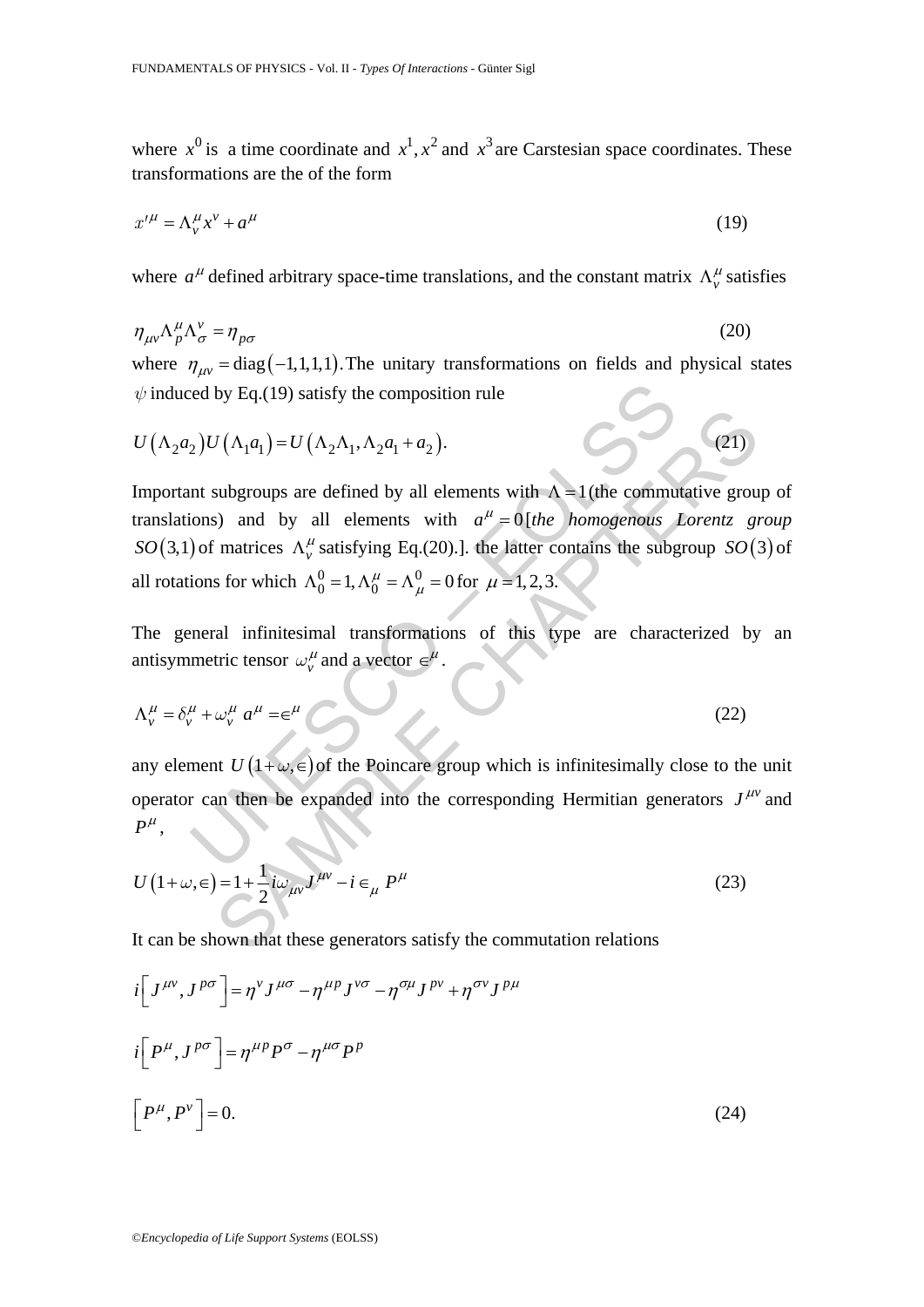The  $P^{\mu}$  represent the energy-momentum vector, and since the Hamiltonian  $H \equiv P^0$  commutes with the spatial pseudo-three-vector  $J \equiv (J^{23} J^{31} J^{12})$ , the latter represents the angular –momentum which generates the group of rotations  $SO(3)$ .

group *SO*(3). The irreducible unitary representations of i<br>erized by a integeror half -integer valued spin *j* such that the<br>erized by the eigenvlaues of *J<sub>i</sub>* which run over  $-j, -j+1, ..., j+1$ <br>the *i*-axis by 2π, and a hal ed by a integeror half -integer valued spin *j* such that the 2*j*+*I*states<br>ed by the eigenvlaues of *J<sub>i</sub>* which run over  $-j$ ,  $-j + 1$ ,  $j$ ,  $j$ ,  $j$ ,  $k$ ,  $j$ ,  $k$ ,  $k$ ,  $k$  and  $k$  eigenvlaue  $\sigma$  of *J<sub>i</sub>* is multipli Fields and physical states can thus be characterized by their energy-momentum and spin, which characterize their transformations properties under the group of translations and under the rotation group, respectively. Let us first focus on fields and stats with non-vanishing mass. In this case one can perform a Lorentz boost into the rest frame where  $P^{\mu} = (M, 0, 0, 0)$  with M the mass of the state  $P^{\mu}$  is then invariant under the rotation group  $SO(3)$ . The irreducible unitary representations of this group are characterized by a integeror half –integer valued spin  $j$  such that the  $2j+1$  states are characterized by the eigenvlaues of  $J_i$  which run over  $-j, -j+1, ..., j+1, j$  note that an eigenstate with eigenvalue  $\sigma$  of  $J_i$  is multiplied by a phase factor  $e^{2\pi i \sigma}$  under a rotation around the *i*-axis by  $2\pi$ , and a half –integer spin state thus changes sign. Given the fact that a rotation by  $2\pi$  is the identity this may at first seem surprising. Note, however that normalize states in quantum mechanics are only defined up to phase factors and thus a general unitary *projective representation* of a symmetry group on the Hilbert space of states can in general include phase factors in the composition rules such as Eq.(21).This is indeed the case for the rotation group *SO*(3) which is isomorphic to  $S_3/Z_2$  the threedimensional sphere in Euclidean four-dimensional space with opposite points identified, and thus *doubly connected.* This means that closed curves winding n times over a closed path are continuously contractible to a point of n is even, but are not otherwise. Half integer spins then correspond to representations for which  $U(\Lambda_1)U(\Lambda_2) = (-)^n U(\Lambda_1\Lambda_2)$ , where *n* is the winding number along the path from 1to  $\Lambda_1$ , to  $\Lambda_1$ ,  $\Lambda_2$  and back to 1, whereas integer spins do not produce a phase factor.

With respect to homogenous Lorentz transformations, there are then two groups of representations. the first one is formed by the tensor representations which transform just as products of vectors,

$$
W'_{\nu...} = \Lambda_p^{\mu} \Lambda_v^{\sigma} ... W_{\sigma...}^{p...}
$$
 (25)

These represent bosonic degrees of freedom with maximal integer spin j given by the number of indices. The simplest case is complex spin-zero scalar  $\phi$  of mass *m* whose standard free Lagrangian

$$
L_{\phi} = -\frac{1}{2} \left( \partial_{\mu} \phi^{\dagger} \partial^{\mu} \phi - m^2 \phi^{\dagger} \phi \right)
$$
 (26)

leads to an equation of motion Eq.(8) known as *Klein –Gordon equation*.,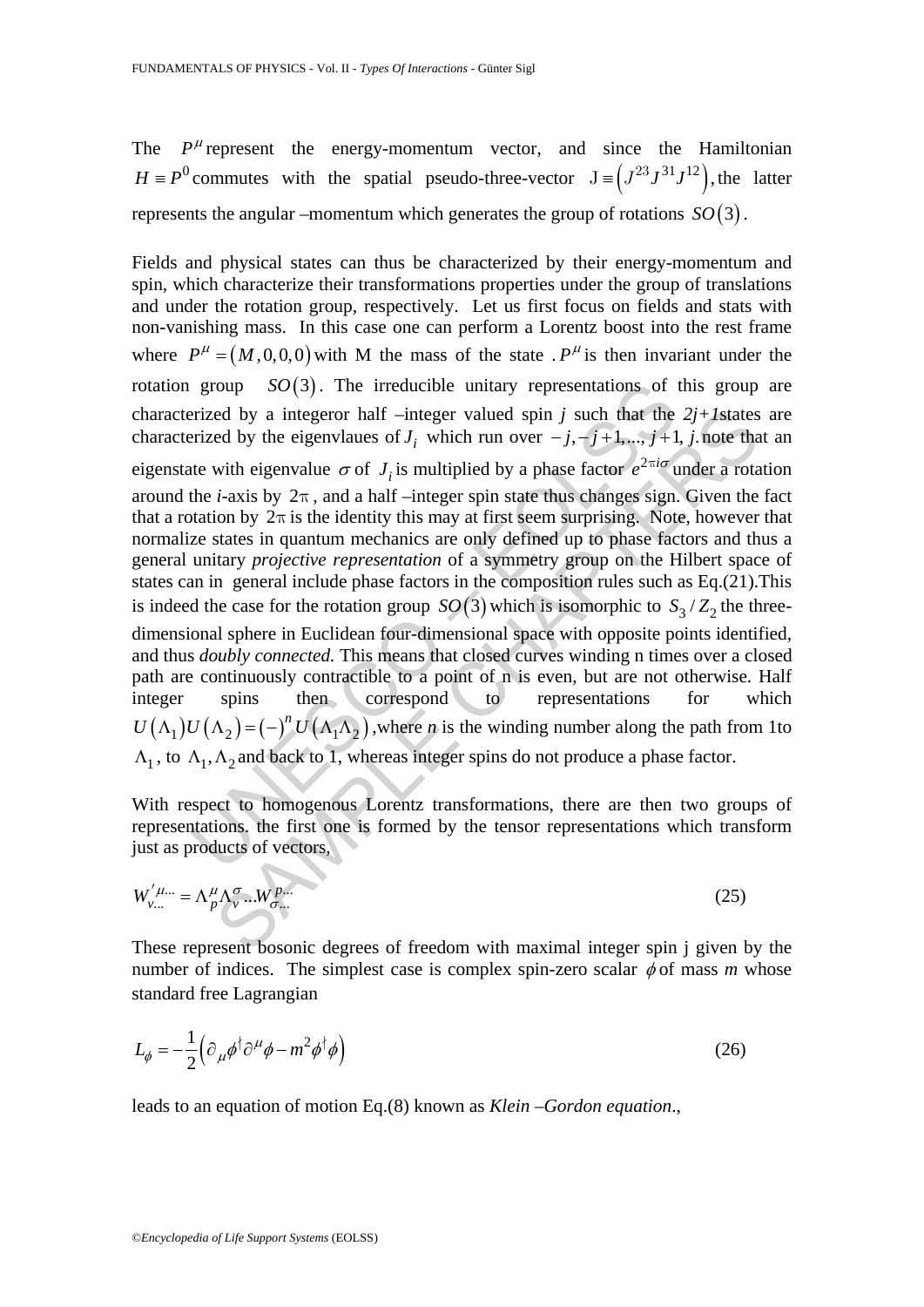$$
\left(\partial_{\mu}\partial^{\mu} - m^{2}\right)\phi = 0. \tag{27}
$$

Its free solutions are of the general form  $Eq.(2)$ . By comparing Eqs.(16) and (26) one finds that the propagator of a scalar of mass *m* is  $-i/(p^2 - m^2)$  in four momentum space. In the static case  $p^0 = 0$  this leads to an interaction potential.

$$
V(r) = g_1 g_2 \frac{e^{-mr}}{r}
$$
 (28)

cices from the pertubation part  $S_1$  of the action. The potential for t<br>of non-zero spin involve some additional factors for the tensor *range* of the potential is given by  $= m^{-1}$ . Constraints on a pote<br>*the known four* between two "charges"  $g_1$ , and  $g_2$  at which the propagator ends at which correspond to the vertices from the pertubation part  $S<sub>1</sub>$  of the action. The potential for the exchange of bosons of non-zero spin involve some additional factors for the tensor structure. Note that the *range* of the potential is given by  $\approx m^{-1}$ . Constraints on a potential *fifth force* beyond the known four fundamental interactions are usually expressed in terms of *g* and *m*.

The second type of representation of the homogeneous Lorentz group can be constructed from any set of *Dirac matrices*  $\Gamma^{\mu}$  satisfying the anti-commutation relations.

$$
\left\{\Gamma^{\mu}, \Gamma^{\nu}\right\} = 2\eta^{\mu\nu} \tag{29}
$$

also known as *Clifford algebra*. One can then show that the matrices

$$
J^{\mu\nu} \equiv -\frac{i}{4} \Big[ \Gamma^{\mu}, \Gamma^{\nu} \Big] \tag{30}
$$

Some the potential of the density of the tensor structure. If<br>non-zero spin involve some additional factors for the tensor structure. If<br>non-zero spin involve some additional factors for the tensor structure. If<br>now four indeed obey the commutation relations in Eq.(24) . The objects on which these matrices act are called *Dirac spinors* and have spin  $\frac{1}{2}$ . In 3+1 dimensions, the smallest representation has four complex components, and thus  $\Gamma^{\mu}$  are 4 × 4 matrices. The standard free Lagrangian for a spin -  $\frac{1}{2}$  Dirac spinor  $\psi$  of mass *m*,

$$
L_{\psi} = \overline{\psi} \left( \Gamma^{\mu} \partial_{\mu} + m \right) \psi , \qquad (31)
$$

where  $\bar{\psi} = \psi^{\dagger}i\Gamma^{0}$ , leads to an equation of motion Eq.(8) known as *Dirac equation*,

$$
\left(\Gamma^{\mu}\partial_{\mu} + m\right)\psi = 0\tag{32}
$$

Its free solutions are again of the form Eq.(2) and represent fermionic degrees of freedom.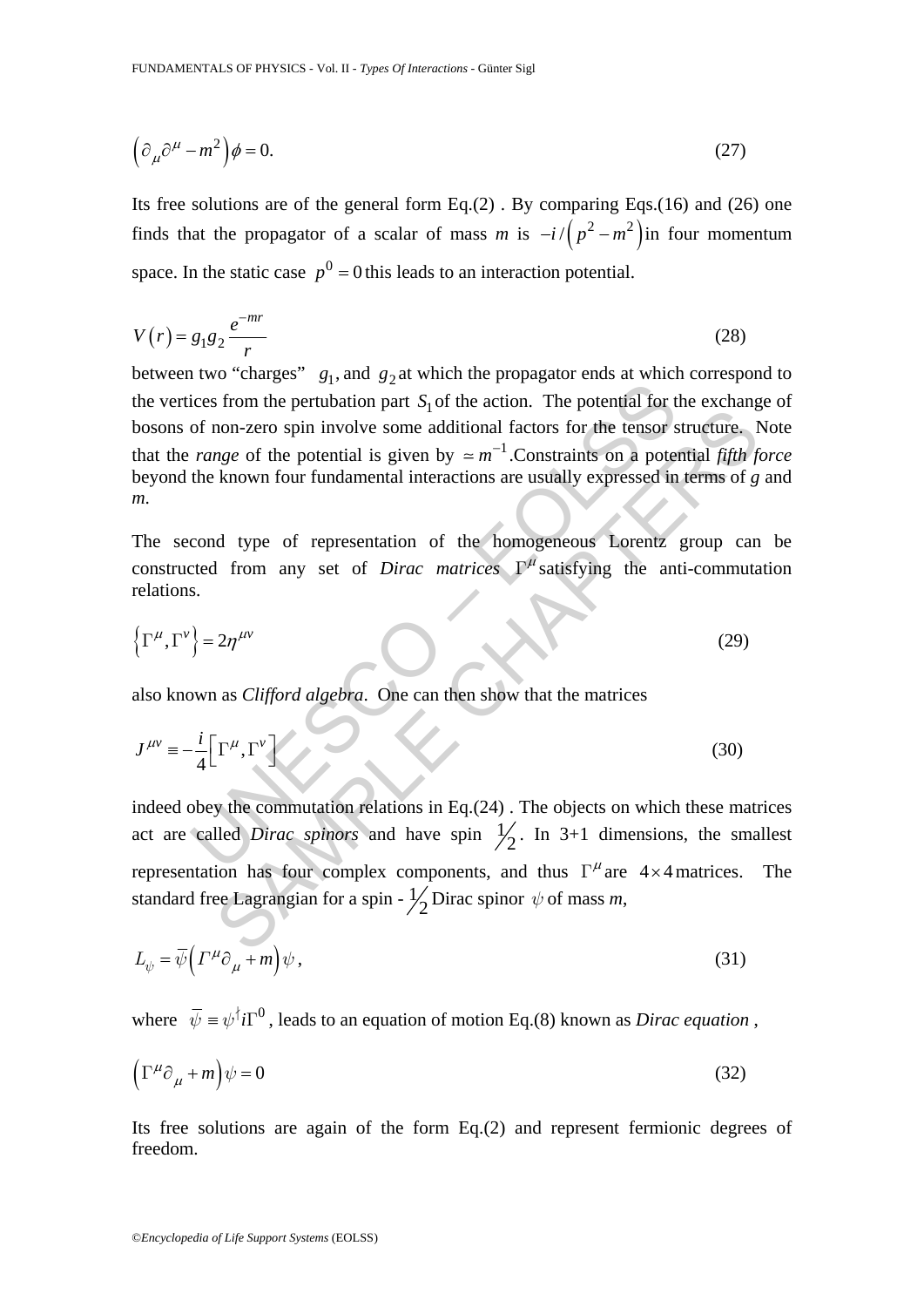It is easy to see the matrix

$$
\Gamma_5 \equiv -i\Gamma^0 \Gamma^1 \Gamma^2 \Gamma^3 \tag{33}
$$

is a pseudo –scalar because the spatial  $\Gamma^i$  change sign under parity transformation, and satisfies

$$
\Gamma_5^2 = 1 \quad \left\{ \Gamma^\mu, \Gamma_5 \right\} = 0 \left[ J^{\mu \nu}, \Gamma_5 \right] = 0. \tag{34}
$$

A four –component Dirac spinor *ψ* can then be split into two inequivalent *Weyl representations*  $\psi_I$  and  $\psi_R$  which are called left-chiral and right –chiral,

$$
\psi = \psi_L + \psi_R \equiv \frac{1 + \Gamma_5}{2} \psi + \frac{1 - \Gamma_5}{2} \psi.
$$
 (35)

Note that according to Eqs. (34) and (35) the mass term in the Lagrangian Eq. (31) flips chirality, whereas the kinetic term conserves chirality.

*ntations*  $\psi_L$  and  $\psi_R$  which are called left-chiral and right-chiral,<br>  $+\psi_R = \frac{1+\Gamma_5}{2}\psi + \frac{1-\Gamma_5}{2}\psi$ .<br>
at according to Eqs. (34) and (35) the mass term in the Lagrangia<br> *i*, whereas the kinetic term conserves chira The general irreducible representations of the homogenous Lorentz group are then given by arbitrary direct products of spinors and tensors. We note that massless from representations of the group  $SO(2)$  leaving invariant  $P^{\mu}$ , instead of of  $SO(3)$ . The group  $SO(2)$  has only one generator which can be identified with *helicity*, the projection of spin onto three-momentum. For fermions this is the chirality defined by  $\Gamma$ <sub>5</sub> above.

 $y_R = \frac{1+\Gamma_S}{2} \psi + \frac{1-\Gamma_S}{2} \psi.$  (35)<br>
ccording to Eqs. (34) and (35) the mass term in the Lagrangian Eq. (31)<br>
chereas the kinetic term conserves chirality.<br>
Il irreducible representations of the homogenous Lorentz group Most of what was discussed in this section carries over directly to an arbitrary number *D* of space-time dimensions, where the homogeneous Lorentz group is  $SO(1, D-1)$ . The spatial rotation group for massive and massless particles are  $SO(D-1)$  and  $SO(D-2)$ , with *D-1* and *D-2* components for each vector representation, respectively. As can be seen by pairing dimensions, a *D*-dimensional Dirac spinor has  $2^{[D/2]}$  complex components where [...] denotes the integer part. If *D* is even, the chirality  $\Gamma = i^{-[D/2]+1} \Gamma^0 \Gamma^1 ... \Gamma^{D-1}$ , corresponding to  $\Gamma_5$  for *D=4*, allows again to split Dirac spinors  $\psi$  into two Weyl spinors  $\psi_L$  and  $\psi_R$ . If D=2 or D=10 one can simultaneously define real (Majorana) spinors. These two cases play an important role in string theory.

- -

-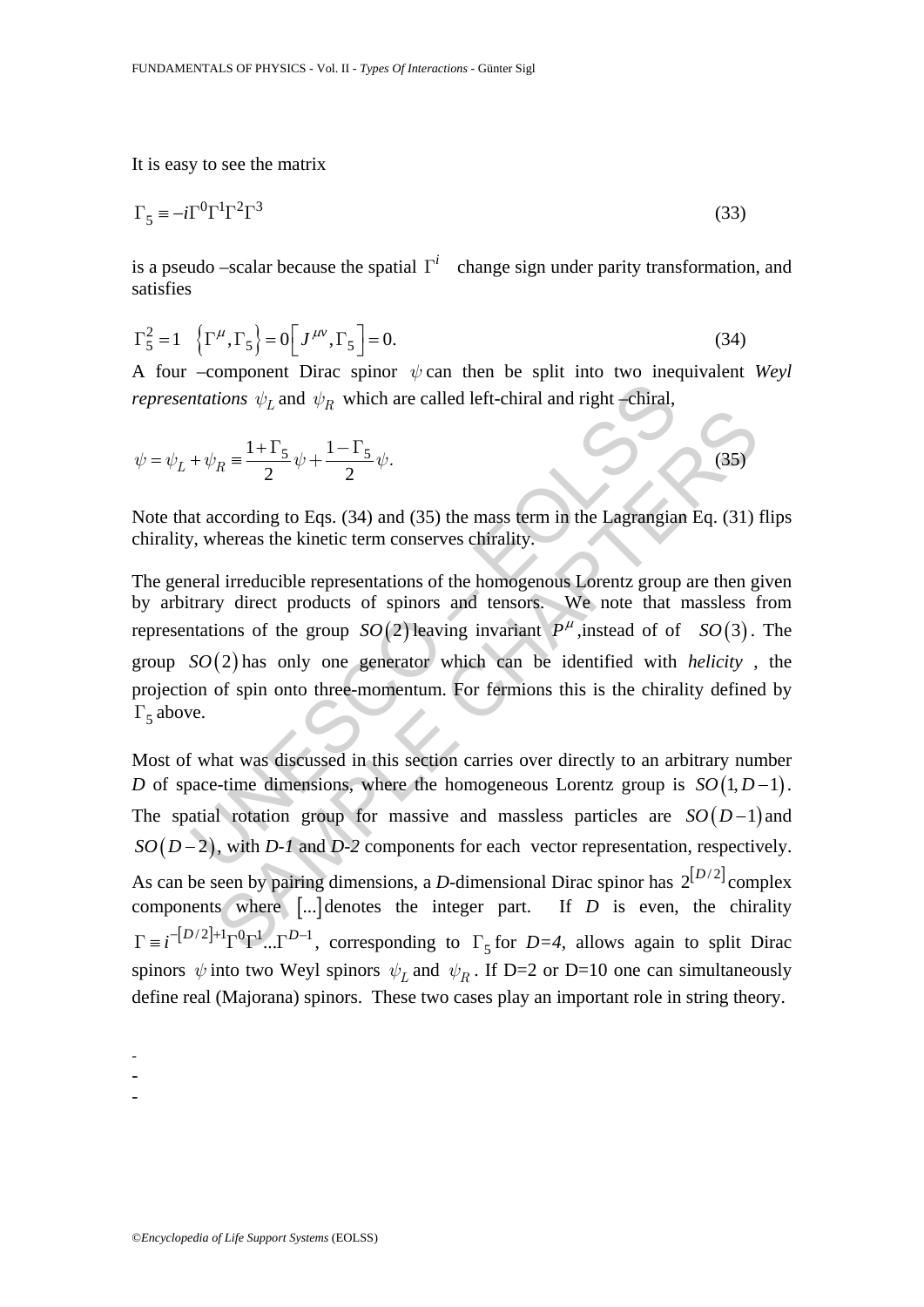# TO ACCESS ALL THE **33 PAGES** OF THIS CHAPTER, Visit[: http://www.eolss.net/Eolss-sampleAllChapter.aspx](https://www.eolss.net/ebooklib/sc_cart.aspx?File=E6-06B-03-02)

#### **Bibliography**

Greene B. (1999). *The Elegant Universe*, New York: Norton & Company.[A popular introduction of string theory]

Polchinski J. (1998). *String Theory* , volume 1: *An Introduction to the Bosonic String*, Cambridge: Cambridge University Press. [Technical introduction to string theory]

't Hooft G. (1996). *In search of the Ultimate Building Blocks*, Cambridge: Cambridge University Press [ A personal account of the development of Quantum Field Theory between 1960and 1990]

Smolin L.(2002) *Three Roads to Quantum Gravity* , London : Phoenix Books. [A non-technical introduction to current approaches to quantum gravity]

Weinberg S. (1972). *Gravitation and Cosmology*, New York: John Wiley & Sons. [A detailed exposition of general relativity and its applications]

Weinberg S. (1995) *The Quantum Theory of Fields* , volume 1: *Foundations,* Cambridge : Cambridge University Press. [Basic concepts of relativistic quantum field theory with special emphasize on how its general form is determined by symmetry principles : scattering theory, Feynman rules, quantum electrodynamics, path integrals, renormalization]

Weingberg S. (1996). *The quantum Theory of Field* , volume 2: *Modern Applications*, Cambridge : Cambridge University Press.[ Introduction to non –Abelian gauge theories: renormalization group, spontaneous symmetry breaking, anomalies non-perturbative field configurations]

#### **Biographical Sketch**

**Günter Sigl was** born on 16 May1964 in Munich, Germany

G. (1996). *In search of the Ultimate Building Blocks*, Cambridge: Cambridge al account of the development of Quantum Field Theory between 1960and 199<br>
..(2002) Three Roads to Quantum Gravity, London : Phoenix Books.<br>
S. ( count of the development of Quantum Field Theory between 1960and 1990]<br>
2020 Three Roads to Quantum Gravity, London : Phoenix Books. [A non-tech<br>
courrent approaches to quantum Gravity, London : Phoenix Books. [A non-tech<br> Nationality: German Education : July 1993: Ph.D. in Physics, Ludwig-Maximilians –Universitaet (LMU), Munich Germany; Advisor : Prof. Reinhold Ruecki 1990-1993: Doctoral student at the Max-Planck-Institut fuer Physik, Foehringer Ring 6, 80805 Munich. Research with L. Stodolsky and G. Raffelt at the intersection Of particle physics with astrophysics and cosmology. 1990: Diplom" degree, LMU, Munich Graduated with Thesis concentration on Quantum Optics. 1984-1990: Physics, LMU, Munich 1983-1984: 15 months military service. 1983: "Abitur", Erasmus –Grasser –Gymnasium ,Munich. Employment: Since Oct. 1999:charge de recherché de permerie classe (permanent researcher) Of the French Centre National de la Recherche Scientifique (CNRS)at observatoire de Paris-Meudon, and since July 2000 at the Institut d' Astrophysique de Paris (IAP) 03/97-09/99: Research Scientist at the University of Chicago. 12/98-03/99:"Post rouge" (CNRS) , observatorie de Paris-Meudon, France. 11/96-03/97: visiting the Max-Planck- Institut fuer physic, Munich. Research with the "SFB Astro-Teilchen Physik". 10/93-09/96: With a Feodor-Lynen fellowship awarded by the Alexander –von